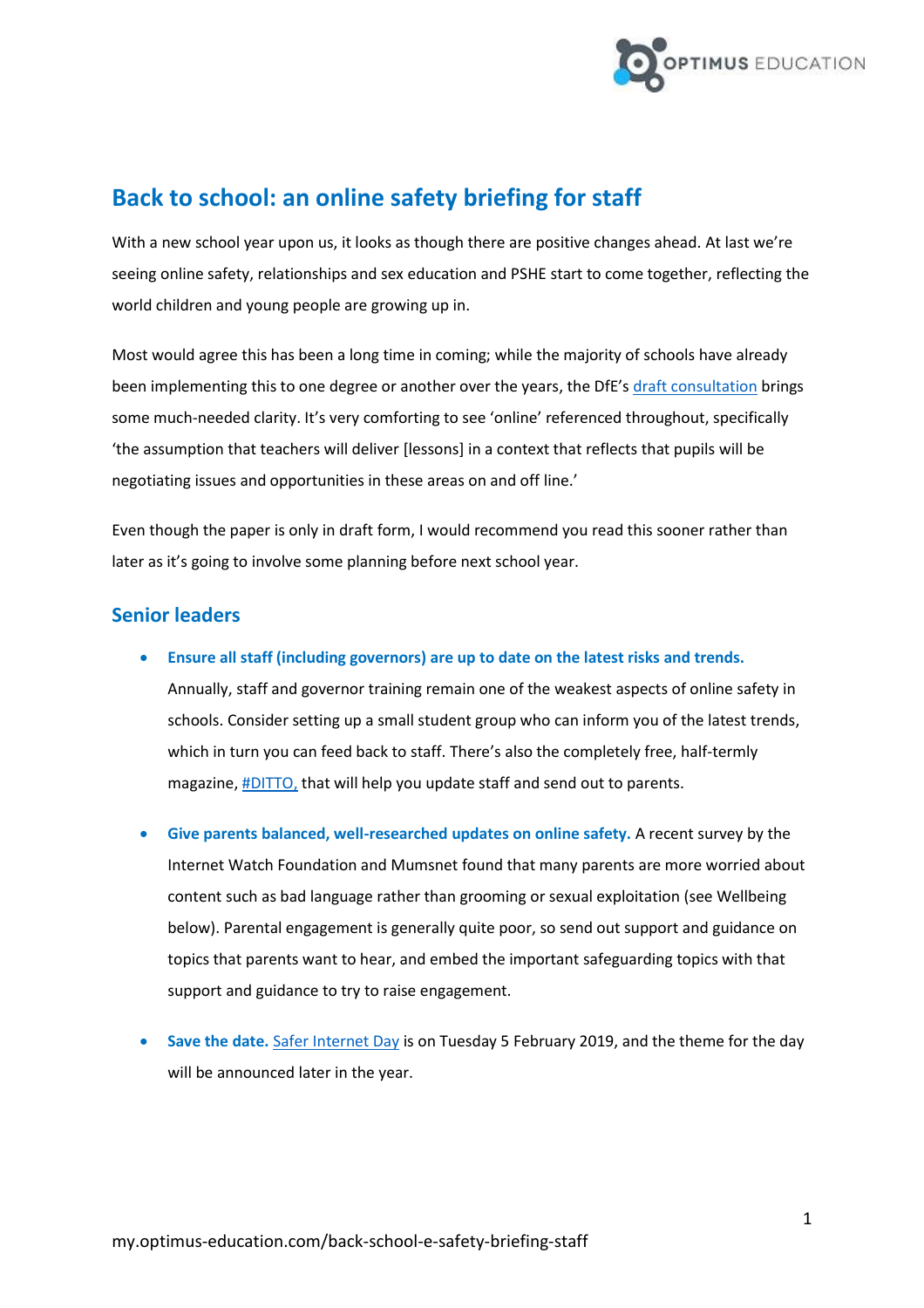

## **Curriculum/online safety leads**

- **Ensure online safety is not confined to ICT lessons.** There are opportunities to reinforce good messages across the curriculum.
- **Consult with designated safeguarding leads** if you have any outstanding online safety or safeguarding concerns from the previous year.
- **Be very critical of resources you or others are using.** There i[s growing concern \(warning:](https://victimfocus.wordpress.com/2017/07/08/please-stop-using-all-cse-resources-heres-why/)  [strong language\)](https://victimfocus.wordpress.com/2017/07/08/please-stop-using-all-cse-resources-heres-why/) regarding the use of certain videos to 'teach' young people about the risks of CSE. For some good advic[e see here.](https://www.teachwire.net/news/what-do-i-need-to-know-about-child-sexual-exploitation-cse)
- **Inform parents about what advice you are giving to pupils.** It is important that positive behaviour is encouraged at home and at school to provide consistency.
- **Give pupils opportunities to voice their concerns.** The concerns of adults don't always reflect the concerns of children and young people. Give them the opportunity for open discussion and debate.

### **All staff**

- **Ensure you are fully aware of your school's policies.** If your policy is unclear or out of date, let your senior leaders know.
- **Be mindful of your own digital footprint.** What are you sharing, and on what platforms? Pupils and parents can seek out individual members of staff for various reasons. Remember to keep personal and professional separate.

#### **Wellbeing**

Over the last year in particular, it has been interesting to see a change in questions that parents are asking. Questions around 'safety' now seem to be few and far between with more parents asking about inappropriate content and wellbeing, particularly screen time. Prior to the summer holidays, the Internet Watch Foundation published some research in conjunction with MumsNet indicating that more parents [worry about bad language](https://www.iwf.org.uk/news/more-parents-worry-about-bad-language-online-than-about-grooming-or-child-sexual-exploitation) than grooming or child sexual exploitation.

The screen time debate is one that has been going on for years with many differing opinions, and there's no indication of clarity any time soon. It's likely that parents are responding to what they are [seeing in the media,](https://www.telegraph.co.uk/news/2018/07/31/duty-care-warning-link-depression-video-game-addiction-mri-scan/) but the fact they are asking more questions should be seen as a positive. For us